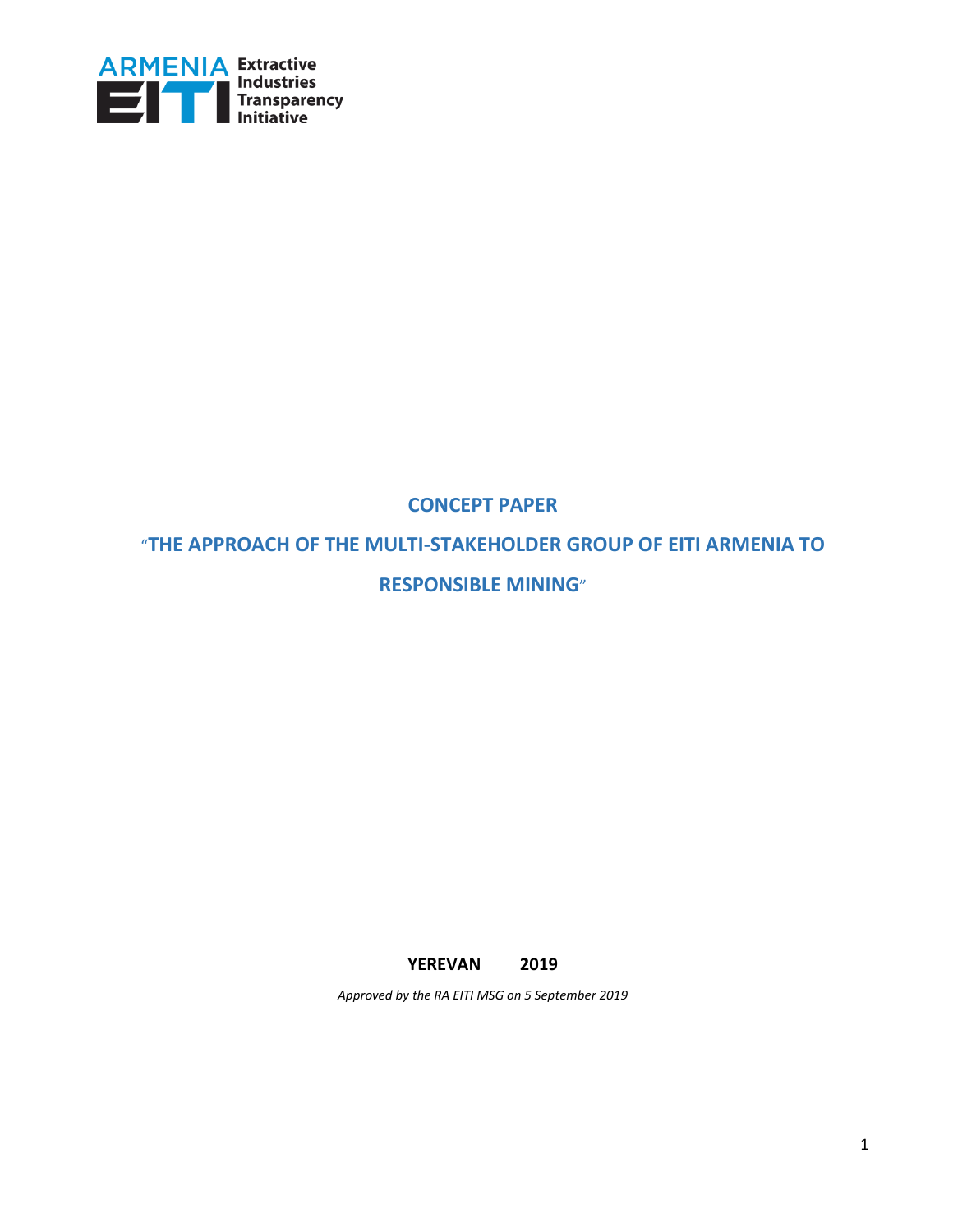

### **CONTENT**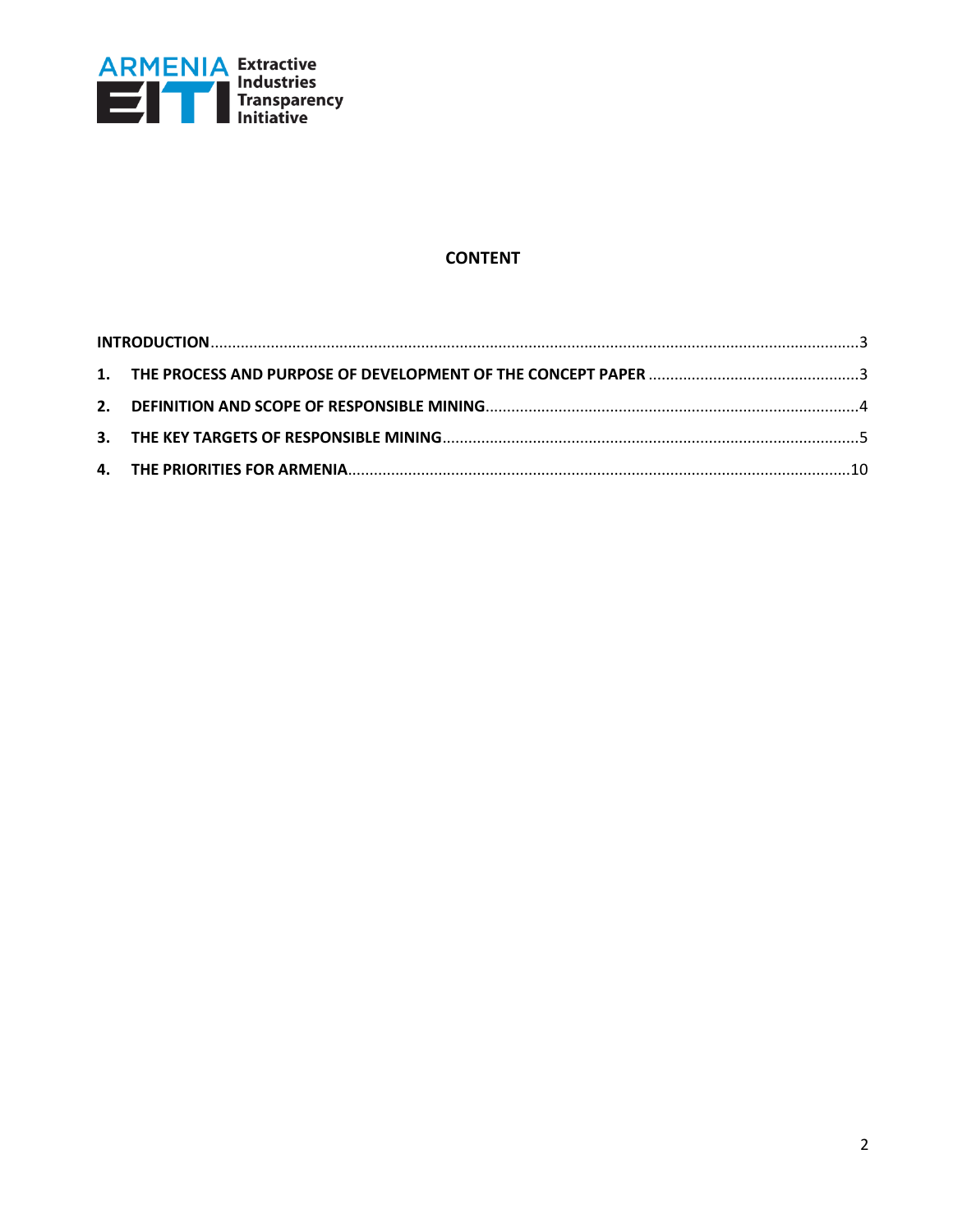

## **INTRODUCTION**

<span id="page-2-0"></span>The Republic of Armenia joined the Extractive Industries Transparency Initiative (EITI) on 9 March 2017. Extractive Industries Transparency Initiative (EITI) is a world standard the goal of implementation of its requirements being the improvement of transparency and accountability in the oil, gas, mining sectors.

Attaching importance to the introduction of responsible mining practices as a key component of a country's sustainable development, and, based on the principles set out in the EITI Standard, the MSG identified it as a national priority for the mining sector within the EITI. Considering that the concept of responsible mining is a rather broad and multi-layered one, the MSG, in order to operate more effectively, undertook to develop the concept paper "The Approach of the Multi-stakeholder Group of EITI Armenia to Responsible Mining".

In the Republic of Armenia post-Soviet mining culture continues to remain dominant. From this point of view, in order to apply best international practices and increase socio-environmental responsibility in the mining sector, the Agenda for developing a concept paper on Responsible mining through Extractive Industries Transparency Initiative (hereinafter referred to as EITI) is crucial. The concept paper would enable to identify and address the existing legislative, socio-environmental, managerial and even technological issues in the mining sector.

### **1. THE PROCESS AND PURPOSE OF DEVELOPMENT OF THE CONCEPT PAPER**

<span id="page-2-1"></span>The purpose of this Concept Paper is to, based on the analysis of issues related to the mining sector and the review of the international experience by the Responsible Mining (hereinafter referred to as "RM") Working Group created by the decision of the EITI MSG, provide the definition and scope of responsible mining which will reflect the general targets and priorities of RM. This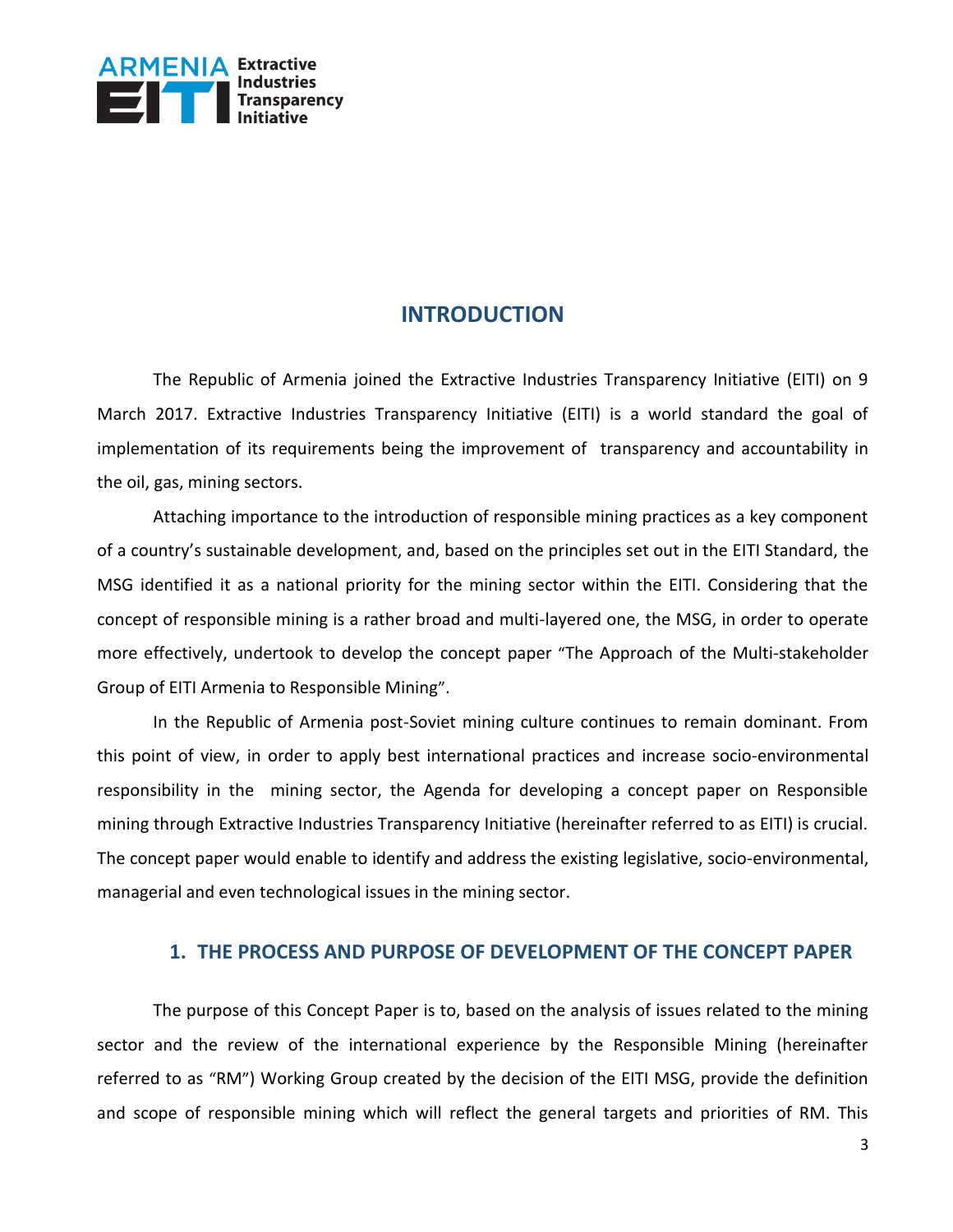

 $\overline{a}$ 

document shall outline for the RM Working Group the place and role of mining in the socio-economic life of the country. It is intended to be used as a unified approach by the MSG during the implementation of mining sector improvement work by individual members, such as drafting of legal acts regarding priority issues, taking necessary actions, as well as participating in the development of the "Mining Strategy" by the RA Government and the activities of the two previous studies, "Economic Analysis of Armenia's Subsoil Sector and Its Impact on Sustainable Development" and "Environmental and Health Assessment of the Mining Industry of Armenia to Help with the Sectoral Policy Development".

### **2. DEFINITION AND SCOPE OF RESPONSIBLE MINING**

<span id="page-3-0"></span>"Responsible mining is the combination of responsible practices of all stakeholders of the sector: mining companies, government and local self-governing bodies, residents of the affected communities and civil society. Meanwhile, responsibility is shared between these actors, improving the appropriate mechanisms for the effective organisation of their respective rights, powers and obligations.

"Responsible mining is a set of legal norms, institutions and practices that ensure reasonable utilisation of subsoil resources, based on the following principles: environmental protection; assessment and mitigation of potential risks; damage prevention and elimination of consequences; assessment of economic profit-loss ratio<sup>1</sup>; benfit creation and equitable distribution for the mining companies, the state and the population; application of best available techniques; positive impact on the socio-economic life of the affected communities; transparency and accountability; and safe and harmless-for-health working conditions.

The combination of sustainable development, economic efficiency and responsibility before the posterity shall be the permanent guidelines for responsible mining.

<sup>1</sup> The assessment of economic profit-loss ratio will be carried out based on the standard that will be implemented by the legislation of the Republic of Armenia as an applicable criterion.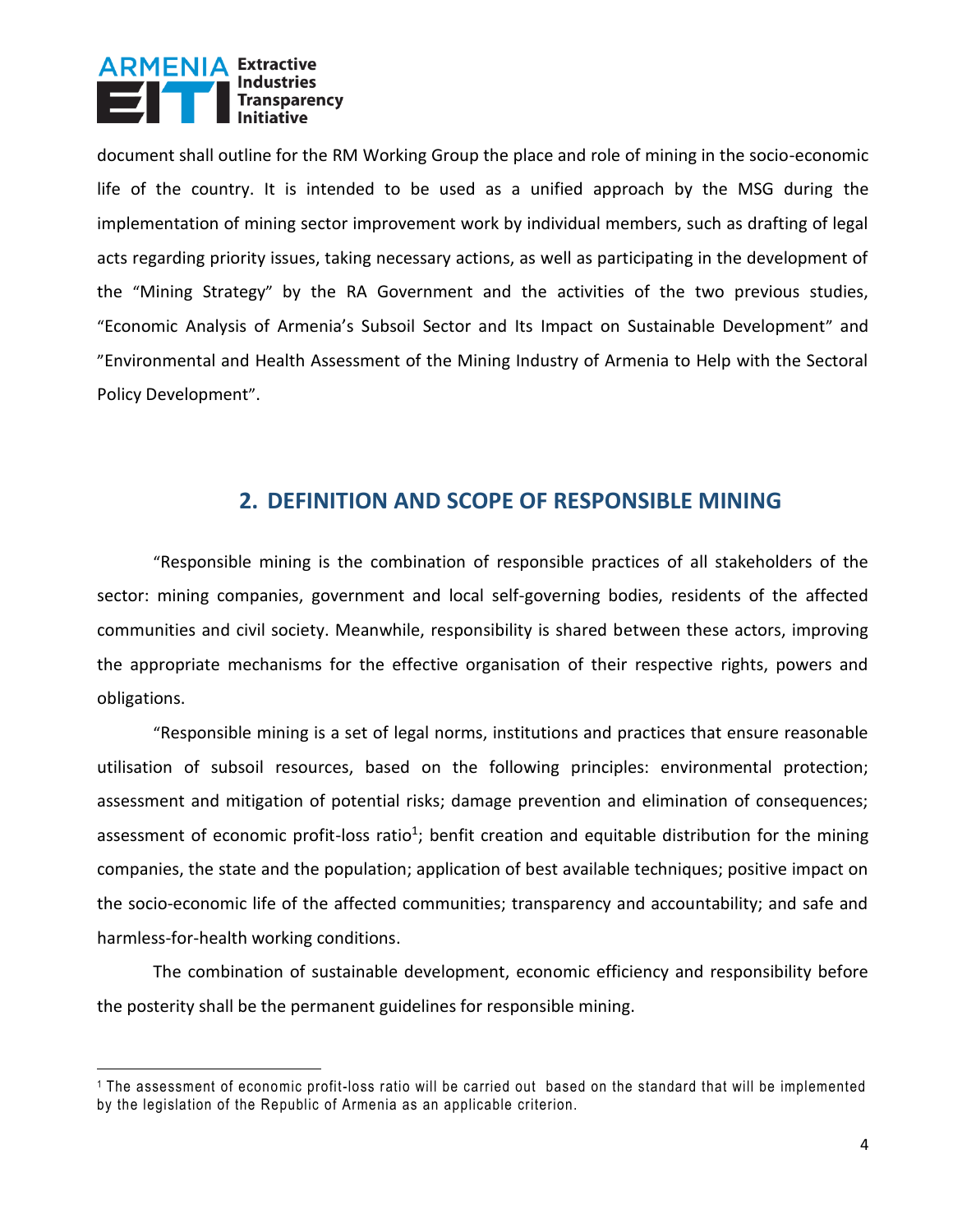

# **3. THE KEY TARGETS OF RESPONSIBLE MINING**

<span id="page-4-0"></span>

|                                             | 1.1. | Elimination of legal contradictions, legislative gaps and<br>corruption risks in the laws regulating the relations in the<br>mining sector;                                                                                                                                                                                                |
|---------------------------------------------|------|--------------------------------------------------------------------------------------------------------------------------------------------------------------------------------------------------------------------------------------------------------------------------------------------------------------------------------------------|
|                                             | 1.2. | To be guided by the principle of pollution prevention in<br>the preparation, evaluation and expert examination of<br>mineral extraction projects and their EIA reports;                                                                                                                                                                    |
|                                             | 1.3. | Ensure proper and well-coordinated<br>control<br>state<br>mechanisms over the mining process;                                                                                                                                                                                                                                              |
|                                             | 1.4. | Mining revenue management system review;                                                                                                                                                                                                                                                                                                   |
| 1. Integrity of the state                   | 1.5. | Consideration of the possibility of allocating a share to<br>the respective communities from the revenues of the<br>National Budget;                                                                                                                                                                                                       |
|                                             | 1.6. | Review of the funds for environmental protection and<br>financial guarantee mechanisms;                                                                                                                                                                                                                                                    |
|                                             | 1.7. | Capacity building of the state system through training<br>specialists<br>science, technical<br>in<br>mining<br>safety,<br>environmental<br>impact<br>expert<br>assessment<br>and<br>examination, inspection and state control capabilities,<br>introduction of new technologies, provision of laboratory<br>and other technical equipment. |
|                                             | 1.8. | Assessment of economic profit-loss ratio <sup>2</sup> .                                                                                                                                                                                                                                                                                    |
|                                             |      | 2.1. Legal compliance and observance of legal norms;                                                                                                                                                                                                                                                                                       |
|                                             |      | 2.2. Publication of Sustainable Development Reports in<br>compliance with the requirements of GRI (Global Reporting<br>Initiative) Standards <sup>3</sup> or other similar standards (encouraged);                                                                                                                                         |
|                                             |      | 2.3. Affected community and stakeholder engagement:                                                                                                                                                                                                                                                                                        |
| 2. Integrity in the business<br>environment |      | Improvement of affected community and stakeholder<br>effective participation mechanisms and development<br>of an engagement plan; and                                                                                                                                                                                                      |
|                                             |      | Implementation of participatory monitoring.                                                                                                                                                                                                                                                                                                |
|                                             | 2.4. | Protection of human rights (including labour rights), and<br>responsibility:                                                                                                                                                                                                                                                               |
|                                             |      | Development of an appropriate human resources                                                                                                                                                                                                                                                                                              |
|                                             |      | policy with an assessment of human rights, risks and                                                                                                                                                                                                                                                                                       |

 $\overline{a}$ <sup>2</sup> The assessment of economic profit-loss ratio will be carried out based on the standard th at will be implemented by the legislation of the Republic of Armenia as an applicable criterion.

*<sup>3</sup> <https://www.globalreporting.org/standards>*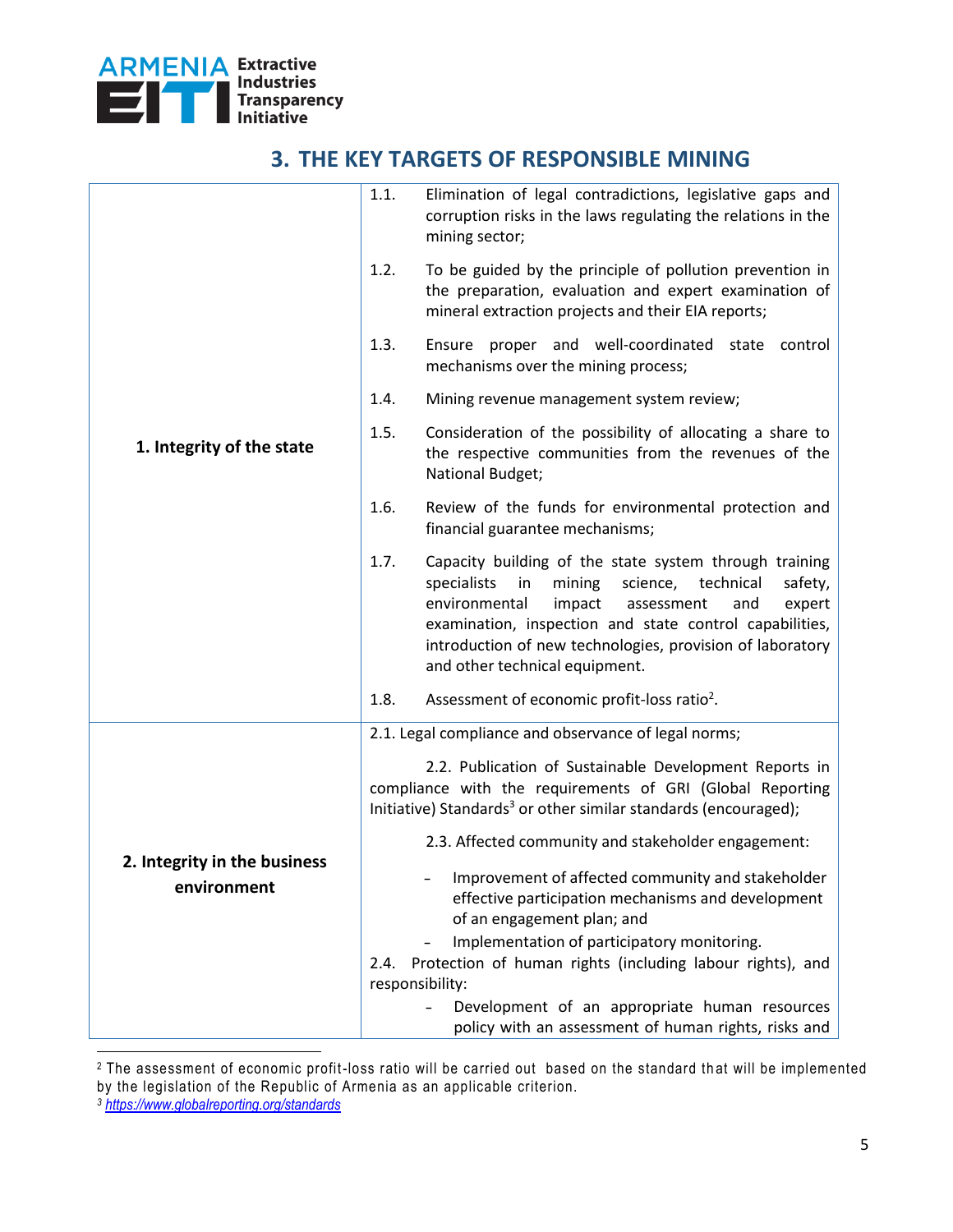

 $\overline{a}$ 

|                                   | impacts; the policy should set out the right to decent<br>work conditions and clearly reflect the requirement<br>for ensuring working conditions that deliver a fair<br>income and security in the workplace, as well as their<br>implementation mechanisms;                                                                                                                                                                                                                                                                                                                                                                                                                   |                   |
|-----------------------------------|--------------------------------------------------------------------------------------------------------------------------------------------------------------------------------------------------------------------------------------------------------------------------------------------------------------------------------------------------------------------------------------------------------------------------------------------------------------------------------------------------------------------------------------------------------------------------------------------------------------------------------------------------------------------------------|-------------------|
|                                   | 2.5. Grievances, appeals mechanisms and access to them:                                                                                                                                                                                                                                                                                                                                                                                                                                                                                                                                                                                                                        |                   |
|                                   | Ensure transparent, simple and accessible appeals<br>mechanisms, where possible, for individual beneficiaries,<br>particularly affected communities and employees;                                                                                                                                                                                                                                                                                                                                                                                                                                                                                                             |                   |
|                                   | 2.6.<br>Transparency of payments made by companies to the<br>government <sup>4</sup> ;                                                                                                                                                                                                                                                                                                                                                                                                                                                                                                                                                                                         |                   |
|                                   | 2.7.<br>Ensure the compulsory nature and transparency of the<br>measures stipulated by the legislation and to be carried<br>out by the companies and accountability of other<br>measures;                                                                                                                                                                                                                                                                                                                                                                                                                                                                                      |                   |
|                                   | 2.8.<br>Effective management of the mining sector:                                                                                                                                                                                                                                                                                                                                                                                                                                                                                                                                                                                                                             |                   |
|                                   | rational and proportional extraction of subsoil resources,<br>minimising impoverishment and loss rates;<br>application of high technologies in ore extraction,<br>processing (recovery) and casting (study of the best<br>available techniques, standards and requirements by the<br>miners, and comparing them with the local standards and<br>requirements, application of the most appropriate ones,<br>especially for complex and high-rate recovery of metals<br>from ores), and<br>obtaining various commodity products (concentrates,<br>alloys and other mineral raw materials) as a result of<br>processing (enrichment) of mineral raw material and<br>metalworking; |                   |
|                                   | 2.9.<br>Exploring opportunities for implementation of insurance<br>mechanisms in mining-related area of operation.                                                                                                                                                                                                                                                                                                                                                                                                                                                                                                                                                             |                   |
|                                   | 3.1.<br>social<br>Environmental<br>and<br>impacts,<br>management in line with environmental regulations:                                                                                                                                                                                                                                                                                                                                                                                                                                                                                                                                                                       | assessment<br>and |
| 3. Planning for positive heritage | development of an environmental impact assessment<br>(nature, soil, water, air, animals, vegetation, etc.) and<br>social impact assessment methodology;                                                                                                                                                                                                                                                                                                                                                                                                                                                                                                                        |                   |
|                                   |                                                                                                                                                                                                                                                                                                                                                                                                                                                                                                                                                                                                                                                                                |                   |

<sup>4</sup> Is ensured in line with the requirements of the EITI Standard and through the EITI Armenia online reporting system at <https://reports.eiti.am/hy/>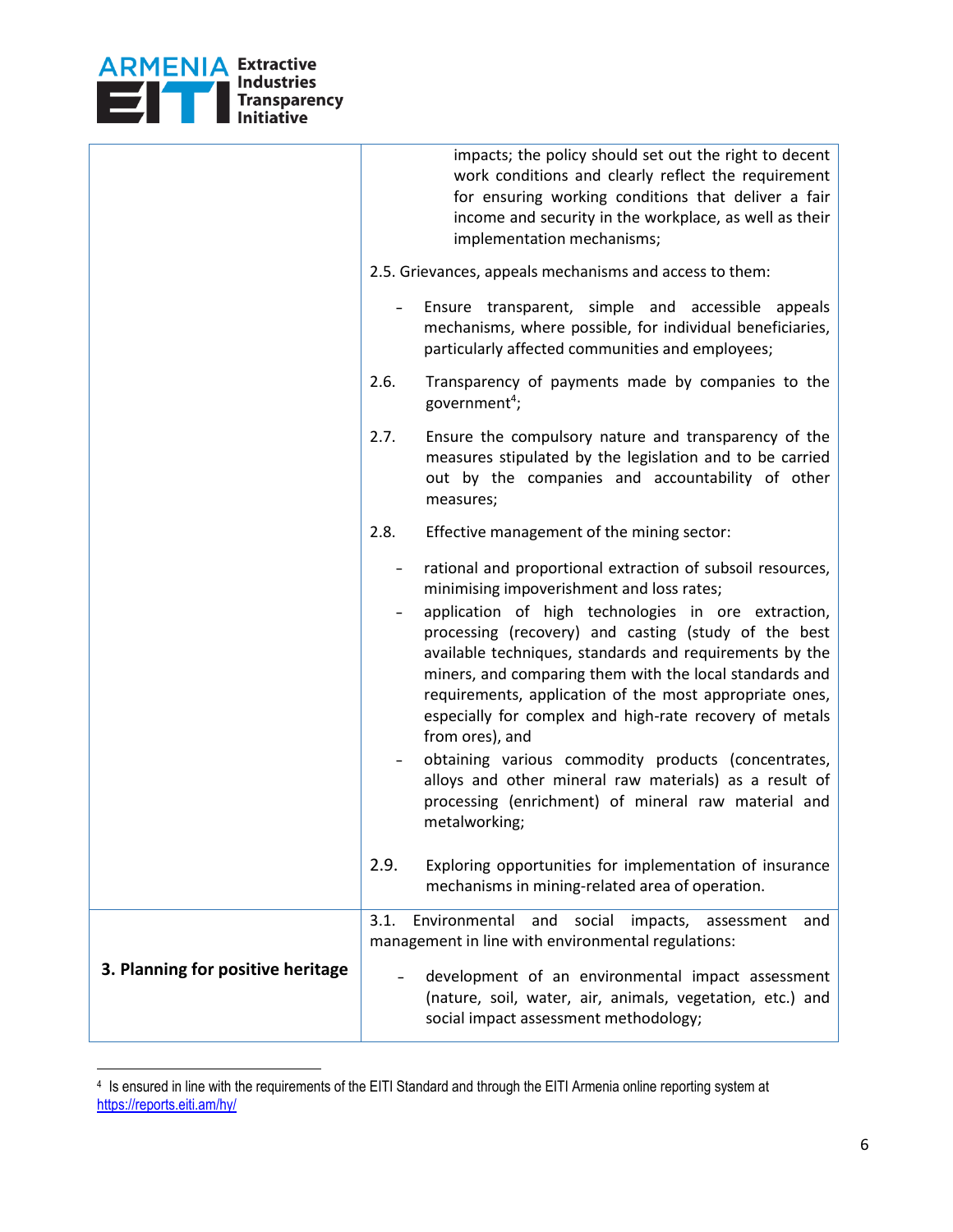

|      | implementation of environmental<br>monitoring<br>and<br>prevention,<br>impact<br>mitigation,<br>neutralization<br>and<br>compensation actions; and                                                                                                                         |
|------|----------------------------------------------------------------------------------------------------------------------------------------------------------------------------------------------------------------------------------------------------------------------------|
|      | implementation of participatory monitoring.                                                                                                                                                                                                                                |
| 3.2. | Assistance to affected communities and targeted and<br>effective distribution of benefits:                                                                                                                                                                                 |
|      | clarification of the mechanisms for determining the socio-<br>economic investments made by companies in the<br>communities;                                                                                                                                                |
|      | promoting community development through<br>social<br>programs;                                                                                                                                                                                                             |
|      | consideration of opportunities for expanding the volume<br>of local procurements through local businesses; and                                                                                                                                                             |
|      | expanding the local workforce engagement through local<br>capacity building.                                                                                                                                                                                               |
| 3.3. | Resettlement:                                                                                                                                                                                                                                                              |
|      | While implementing projects, in the event of physical or<br>economic resettlement, prior to resettlement, risk and<br>impact assessment, stakeholder engagement, ensuring<br>the process transparency, maintaining a fair balance<br>between public and private interests; |
| 3.4. | Emergency preparedness and response:                                                                                                                                                                                                                                       |
|      | Establishment of an emergency response team by the<br>company as a mandatory requirement; and                                                                                                                                                                              |
|      | Availability of emergency response plan.                                                                                                                                                                                                                                   |
| 3.5. | Planning of and financial support for: a) the rehabilitation<br>of soils disturbed by mining; and b) mine closure:                                                                                                                                                         |
|      | creation of a complete database on all types of disturbed<br>areas as a result of mining;                                                                                                                                                                                  |
|      | exploring opportunities for applying advanced methods<br>of reclamation (especially biological rehabilitation) of soils                                                                                                                                                    |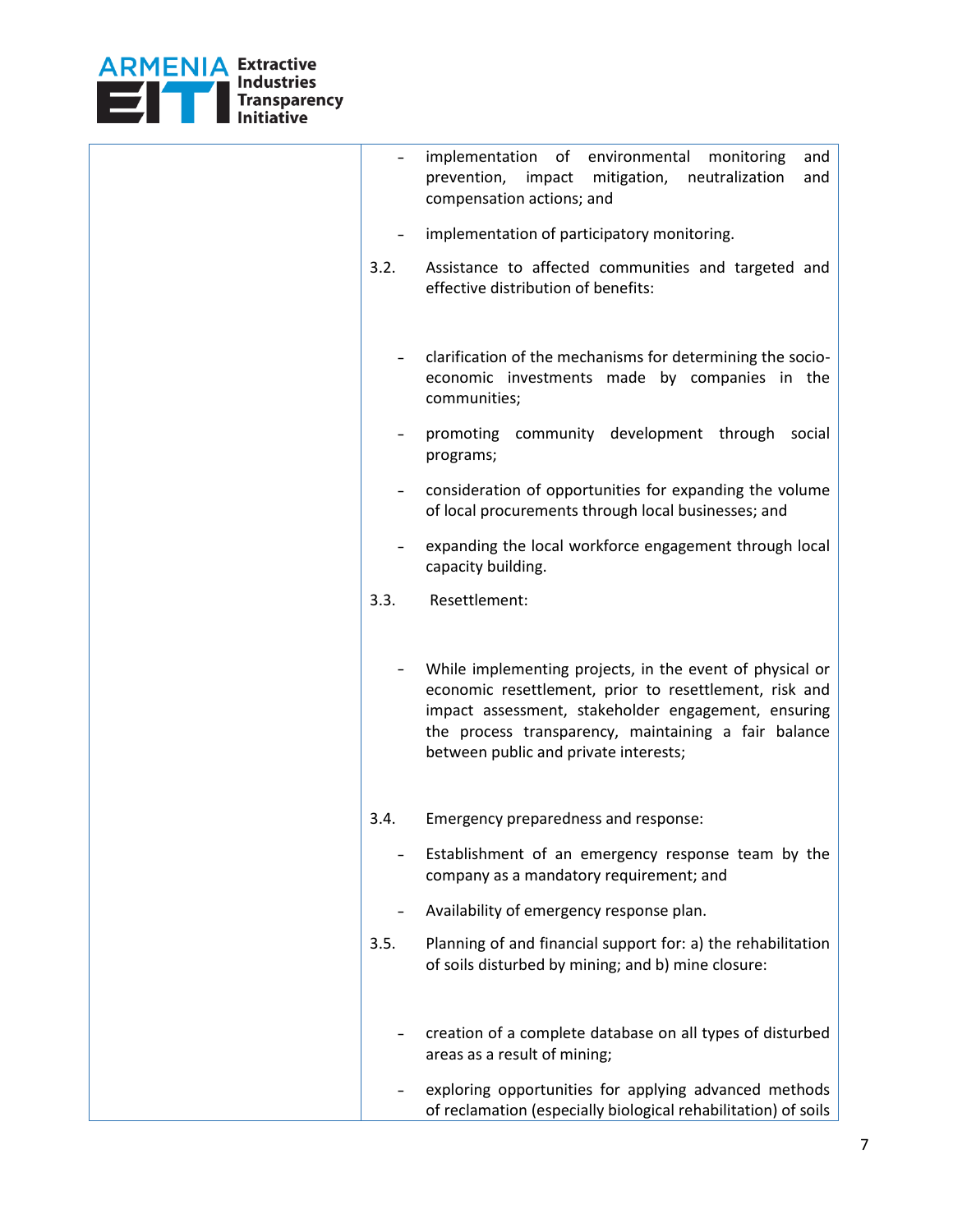

|                          | disturbed by mining in the area of the Republic of<br>Armenia;                                                                                                                                                                                                                                                                                                                                                                                                                                 |
|--------------------------|------------------------------------------------------------------------------------------------------------------------------------------------------------------------------------------------------------------------------------------------------------------------------------------------------------------------------------------------------------------------------------------------------------------------------------------------------------------------------------------------|
|                          | exploring the necessity for periodic review of a mine<br>closure plan and establishing the legal bases (based to<br>mine operation time periods);                                                                                                                                                                                                                                                                                                                                              |
|                          | submission of a program comprising proper mandatory<br>mine closure activities with appropriate and realistic<br>financial guarantees, taking into account possible national<br>currency devaluation and inflation;                                                                                                                                                                                                                                                                            |
|                          | ensure proper mechanisms for reclamation of soils<br>disturbed as a result of mining at all stages of extracting<br>minerals, i.e. preparation, operation and mine closure,<br>while maintaining the causal link between the chain<br>consisting of action, surface area of disturbed soils,<br>disturbance<br>degree<br>of<br>and<br>contamination,<br>of current<br>implementation<br>aimed<br>measures<br>at<br>reclamation of disturbed soils and final reclamation of<br>disturbed soils; |
|                          | ensure the availability of an environmental protection<br>fund that would at any point of activities enable to<br>actually carry out reclamation of land disturbed and final<br>disposal of the mining waste generated before that point<br>and planned environmental works; and                                                                                                                                                                                                               |
|                          | ensure publicity of the methods and results of the work<br>done, including informing the affected communities.                                                                                                                                                                                                                                                                                                                                                                                 |
|                          | 4.1. Decent and fair working conditions:                                                                                                                                                                                                                                                                                                                                                                                                                                                       |
|                          | provide favourable working conditions; ensure the<br>employees' right of appeal and the possibility to exercise<br>such right; provide with key protective safety items;<br>ensure the employees are informed about the disciplinary<br>procedures, etc.;                                                                                                                                                                                                                                      |
| 4. Social responsibility | 4.2. Occupational health and safety:                                                                                                                                                                                                                                                                                                                                                                                                                                                           |
|                          | Ensure safe work place,<br>of the<br>implementation<br>(for<br>appropriate<br>management<br>system<br>example,<br>implementation of OHSAS 18001:2007 Standard), guided<br>by the Zero Harm principle.                                                                                                                                                                                                                                                                                          |
|                          | Health and safety of affected community:<br>4.3.                                                                                                                                                                                                                                                                                                                                                                                                                                               |
|                          | develop an EIA and expert examination methodology and                                                                                                                                                                                                                                                                                                                                                                                                                                          |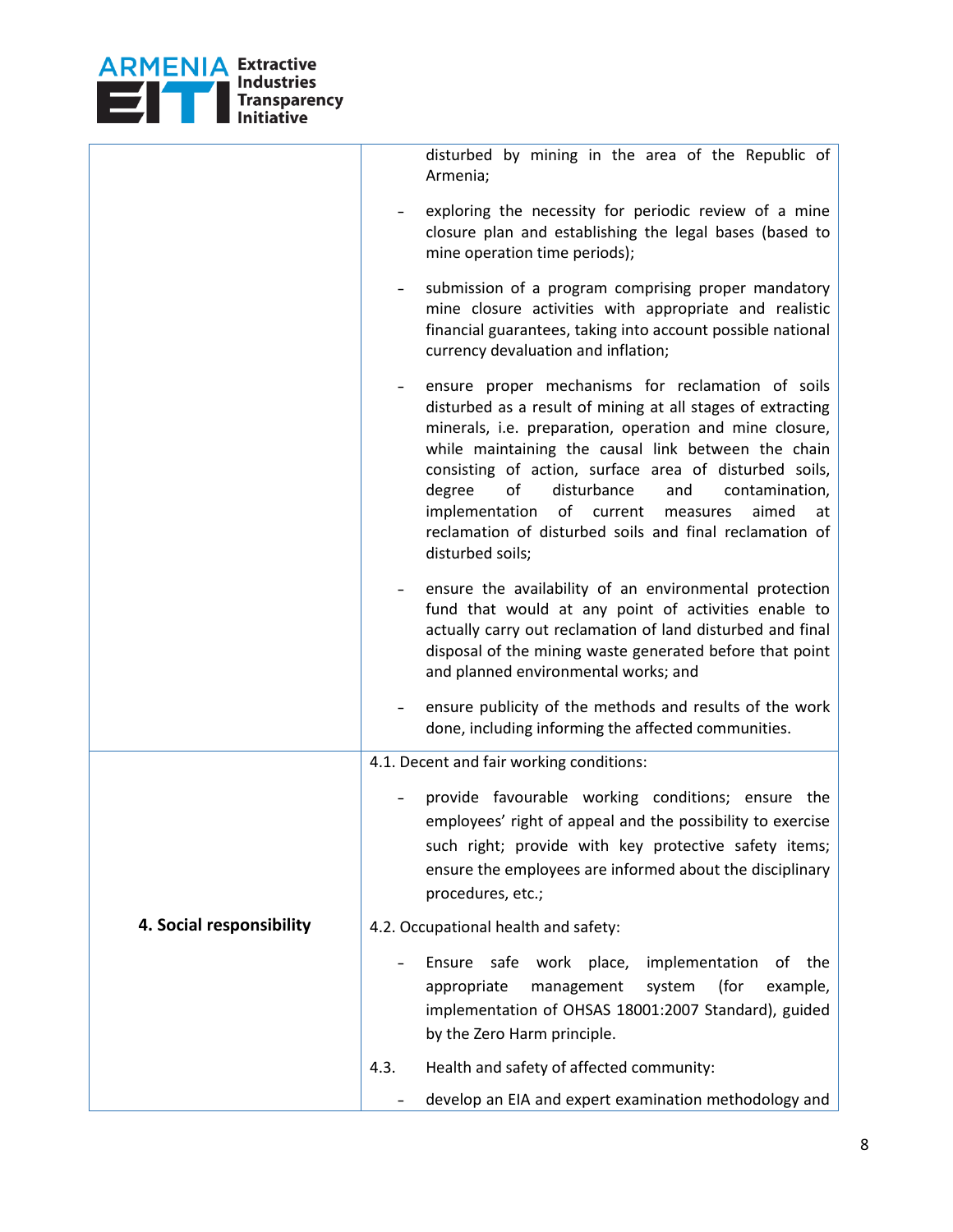

|    |                                  |             | outline relevant measures; and                                                                                                                                                                                                                                                                                                                                                                  |
|----|----------------------------------|-------------|-------------------------------------------------------------------------------------------------------------------------------------------------------------------------------------------------------------------------------------------------------------------------------------------------------------------------------------------------------------------------------------------------|
|    |                                  |             | establish sanitary zones around operational mines and<br>mining enterprises as hazardous technical production<br>facilities, clearly establishing the sizes of the zones of and<br>the legal regime.                                                                                                                                                                                            |
|    |                                  | 4.4.        | Safety measures:                                                                                                                                                                                                                                                                                                                                                                                |
|    |                                  |             | availability of appropriate corporate policies and internal<br>regulations aimed at ensuring employee safety and<br>protection of safety-related human rights in the<br>companies; such policies and regulations shall set out<br>clear mechanisms to assess and manage employee safety<br>risks, possible human rights violations, and address<br>employee safety and human rights challenges. |
|    |                                  | 4.5.        | Ensure preservation and intactness of cultural heritage:                                                                                                                                                                                                                                                                                                                                        |
|    |                                  |             | ensure the intactness of cultural heritage sites and, as<br>necessary, carry out rescue excavations.                                                                                                                                                                                                                                                                                            |
|    | Envir<br>onmental responsibility | facilities: | 5.1. Effective management of mining waste and mining waste                                                                                                                                                                                                                                                                                                                                      |
|    |                                  |             | application of best technologies for the management of<br>mining waste and reduction of the environmental impact<br>of mining waste;                                                                                                                                                                                                                                                            |
|    |                                  |             | implementation of environmental monitoring systems in<br>the areas adjacent to the closed mining facilities inherited<br>from the past mining operations in the territory of<br>Armenia;                                                                                                                                                                                                        |
| 5. |                                  |             | ensure mechanisms for proper management of mining<br>waste at all stages of extracting minerals, i.e. preparation,<br>operation and mine closure, maintaining the causal link<br>between the chain consisting of action, waste generation,<br>classification of generated waste and temporary storage,<br>including the current environmental measures, and final<br>disposal; and              |
|    |                                  |             | awareness raising on mining waste management issues.                                                                                                                                                                                                                                                                                                                                            |
|    |                                  |             | 5.2. Effective water management:                                                                                                                                                                                                                                                                                                                                                                |
|    |                                  |             | prevention of adverse impacts on surface water and<br>groundwater and implementation of monitoring;                                                                                                                                                                                                                                                                                             |
|    |                                  |             | use of zero-leakage or closed-loop systems;                                                                                                                                                                                                                                                                                                                                                     |
|    |                                  |             | encourage installation of industrial wastewater treatment                                                                                                                                                                                                                                                                                                                                       |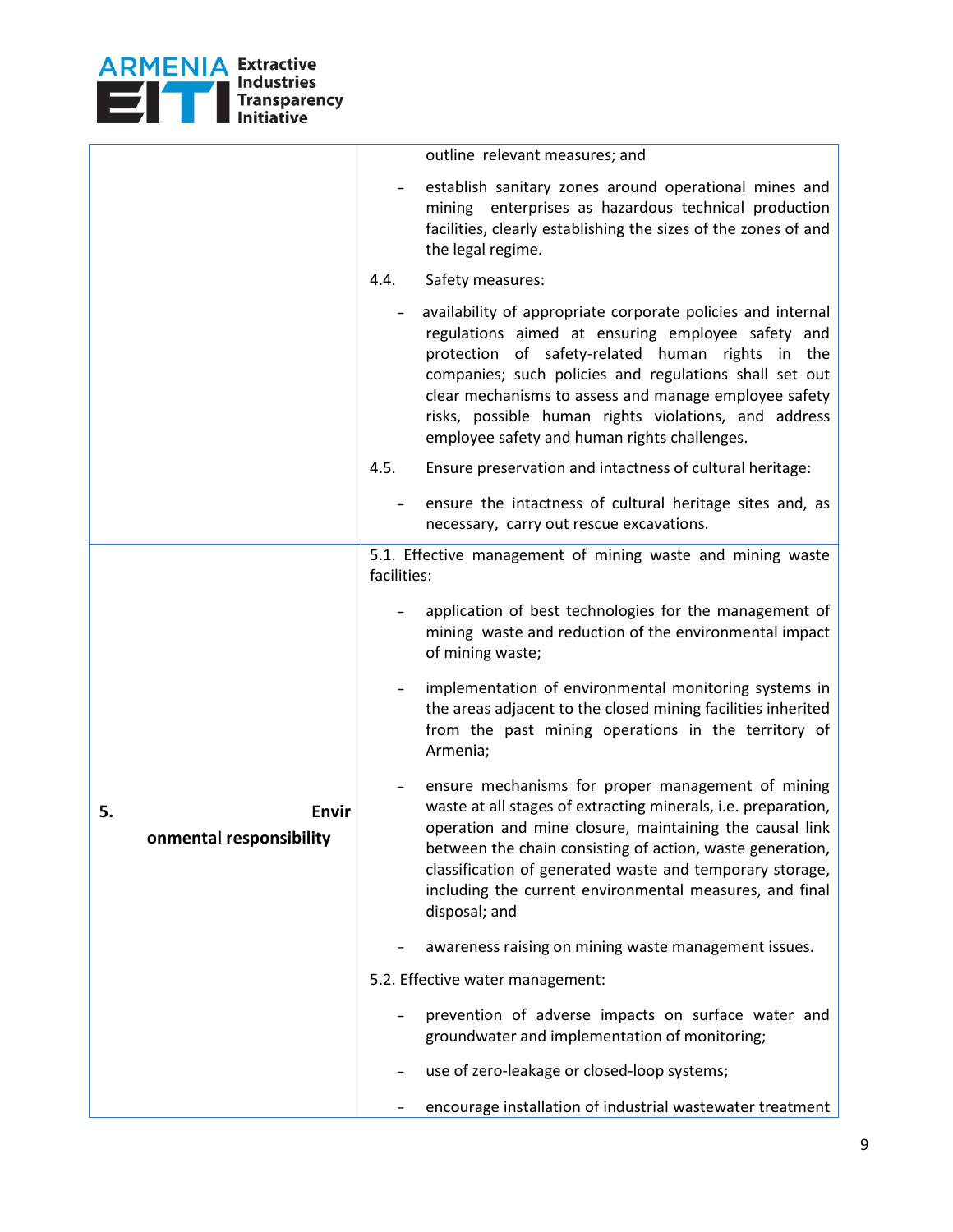

|      | plants;                                                                                                                                                                                                                                                                 |
|------|-------------------------------------------------------------------------------------------------------------------------------------------------------------------------------------------------------------------------------------------------------------------------|
|      | include acid mine drainage and, where applicable,<br>cyanide impact risk assessment in the EIA Terms of<br>Reference; and                                                                                                                                               |
|      | develop appropriate management plans.                                                                                                                                                                                                                                   |
| 5.3. | Development of an effective biodiversity<br>policy,<br>introduction of the biodiversity impact assessment<br>hierarchy approach, provision of ecosystem services and<br>effective implementation of the strategy, conservation<br>and use of specially protected areas. |

# **4. THE PRIORITIES FOR ARMENIA**

#### <span id="page-9-0"></span>**1. Integrity of the state**

1.1. Elimination of legal contradictions, legislative gaps and corruption risks in the laws regulating the relations in the mining sector;

1.2. Capacity building of the state system through training specialists in mining science, technical safety, environmental impact assessment and expert examination, inspection and state control capabilities, introduction of new technologies, provision of laboratory and other technical equipment.

#### **2. Integrity in the Business Environment**

2.1. Effective management of the mining sector:

- rational and proportional extraction of subsoil resources, minimising impoverishment and loss rates;
- application of high technologies in ore extraction, processing (recovery) and casting (study of the best available techniques, standards and requirements by the miners, and comparing them with the local standards and requirements, application of the most appropriate ones, especially for complex and high-rate recovery of metals from ores), and
- obtaining various commodity products (concentrates, alloys and other mineral raw materials) as a result of processing (enrichment) of mineral raw material and metalworking.
- 2.2. Protection of human rights (including labour rights), and responsibility:
	- Development of an appropriate human resources policy with an assessment of human rights, risks and impacts; the policy should set out the right to decent work conditions and clearly reflect the requirement for ensuring working conditions that deliver a fair income and security in the workplace, as well as their implementation mechanisms.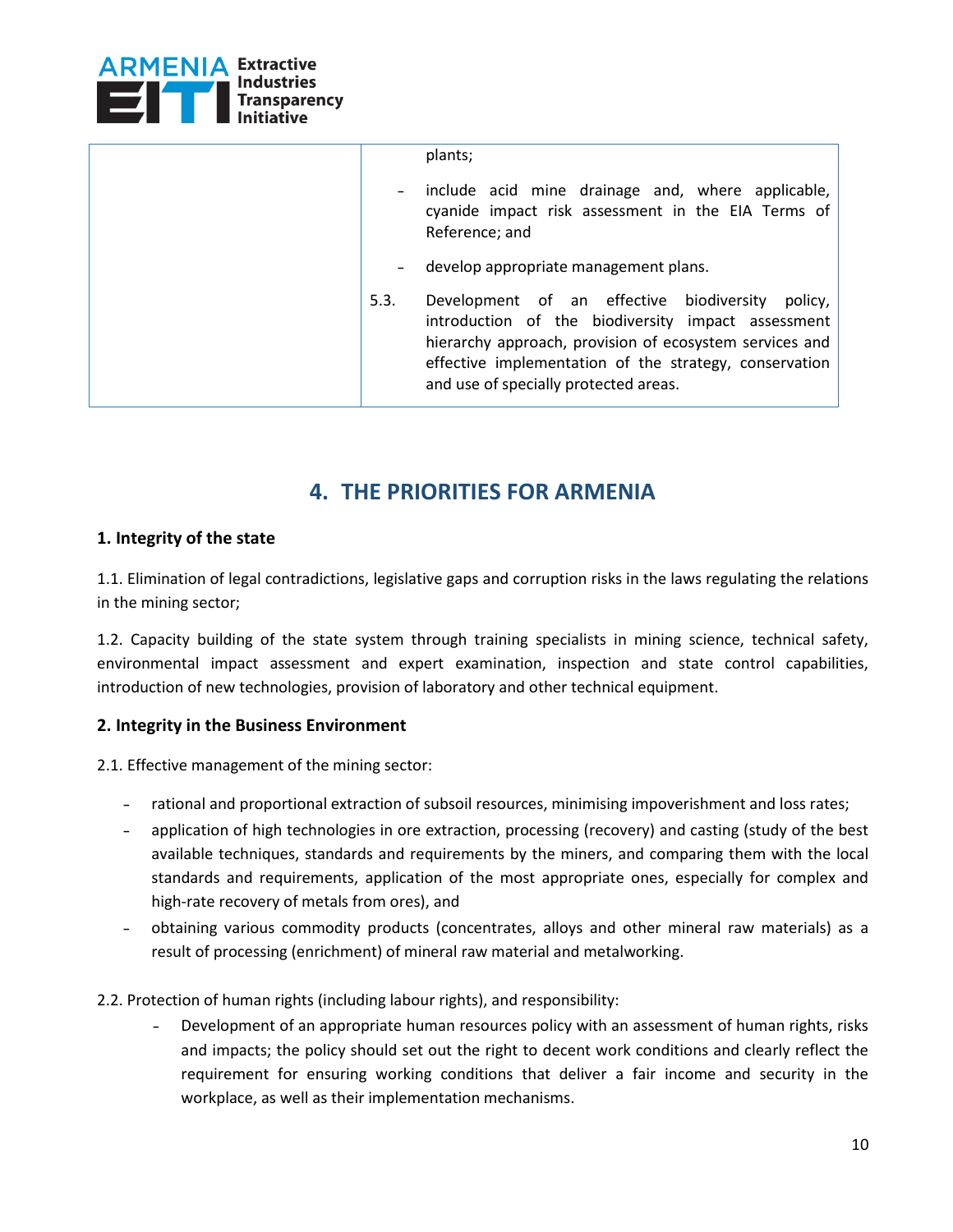

#### **3. Planning for positive heritage**

3.1. Planning of and financial support for: a) the rehabilitation of soils disturbed by mining; and b) mine closure:

- creation of a complete database on all types of disturbed areas as a result of mining;
- exploring opportunities for applying advanced methods of recovery (especially biological rehabilitation) of soils disturbed by mining in the area of the Republic of Armenia;
- exploring the necessity for periodic review of a mine closure plan and establishing the legal bases (based to mine operation time periods);
- submission of a program comprising proper mandatory mine closure activities with appropriate and realistic financial guarantees, taking into account possible national currency devaluation and inflation;
- ensure proper mechanisms for reclamation of soils disturbed as a result of mining at all stages of extracting minerals, i.e. preparation, operation and mine closure, while maintaining the causal link between the chain consisting of action, surface area of disturbed soils, degree of disturbance and contamination, implementation of current measures aimed at reclamation of disturbed soils and final reclamation of disturbed soils;
- ensure the availability of an environmental protection fund that would at any point of activities enable to actually carry out reclamation of land disturbed and final disposal of the mining waste generated before that point and planned environmental works; and
- ensure publicity of the methods and results of the work done, including informing the affected communities.
- 3.2. Assistance to affected communities and targeted and effective distribution of benefits:
- clarification of the mechanisms for determining the socio-economic investments made by companies in the communities;
- promoting community development through social programs;
- consideration of opportunities for expanding the volume of local procurements through local businesses; and
- expanding the local workforce engagement through local capacity building.

#### **4. Social Responsibility**

4.1. Provision of decent working conditions: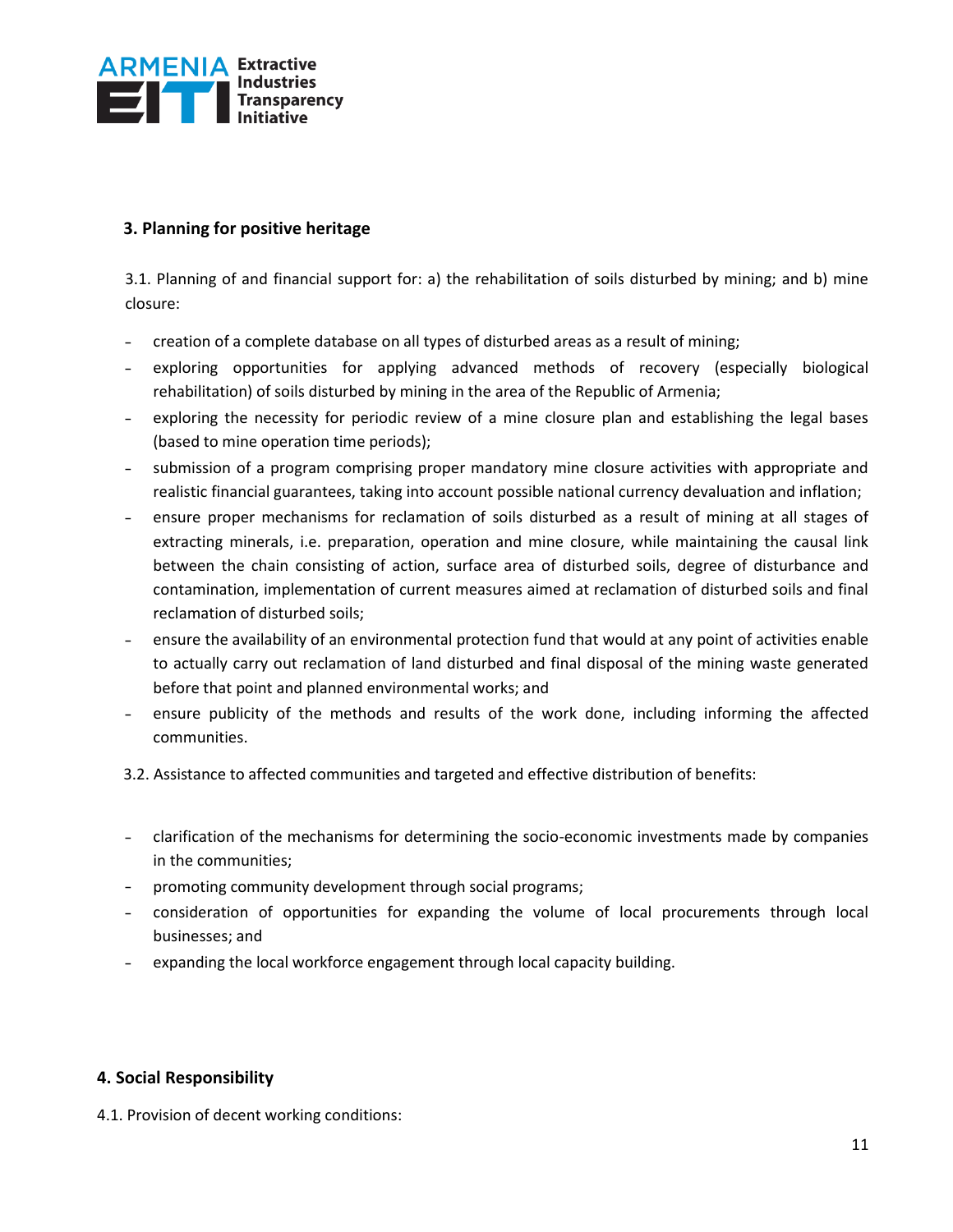

- provide decent and fair working conditions; ensure the employees' right of appeal and the possibility to exercise such right; provide with key protective safety items; ensure the employees are informed about the disciplinary procedures, etc.;
- Ensure safe work place, implementation of the appropriate management system (for example,  $\frac{1}{2}$ implementation of OHSAS 18001:2007 Standard), guided by the Zero Harm pricnciple; and
- availability of appropriate corporate policies and internal regulations aimed at ensuring employee  $\frac{1}{2}$ safety and protection of safety-related human rights in the companies; such policies and regulations shall set out clear mechanisms to assess and manage employee safety risks, possible human rights violations, and address employee safety and human rights challenges.
- 4.2. Ensuring health and safety for the affected community:
	- develop an EIA and expert examination methodology and outline relevant measures; and
	- establish sanitary zones around operational mines and mining enterprises as hazardous technical  $\frac{1}{2}$ production facilities, clearly establishing the sizes of the zones of and the legal regime.

#### **5. Environmental responsibility**

5.1. Effective management of mining waste and mining waste facilities:

- application of best technologies for the management of mining waste and reduction of the environmental impact of mining waste;
- implementation of environmental monitoring systems in the areas adjacent to the closed mining facilities inherited from the past mining operations in the territory of Armenia;
- ensure mechanisms for proper management of mining waste at all stages of extracting minerals, i.e. preparation, operation and mine closure, maintaining the causal link between the chain consisting of action, waste generation, classification of generated waste and temporary storage, including the current environmental measures, and final disposal; and
- awareness raising on mining waste management issues.

#### 5.2. Effective water management:

- prevention of adverse impacts on surface water and groundwater and implementation of monitoring;  $\frac{1}{2}$
- use of zero-leakage or closed-loop systems;
- encourage installation of industrial wastewater treatment plants;
- include acid mine drainage and, where applicable, cyanide impact risk assessment in the EIA Terms of  $\sim$ Reference; and